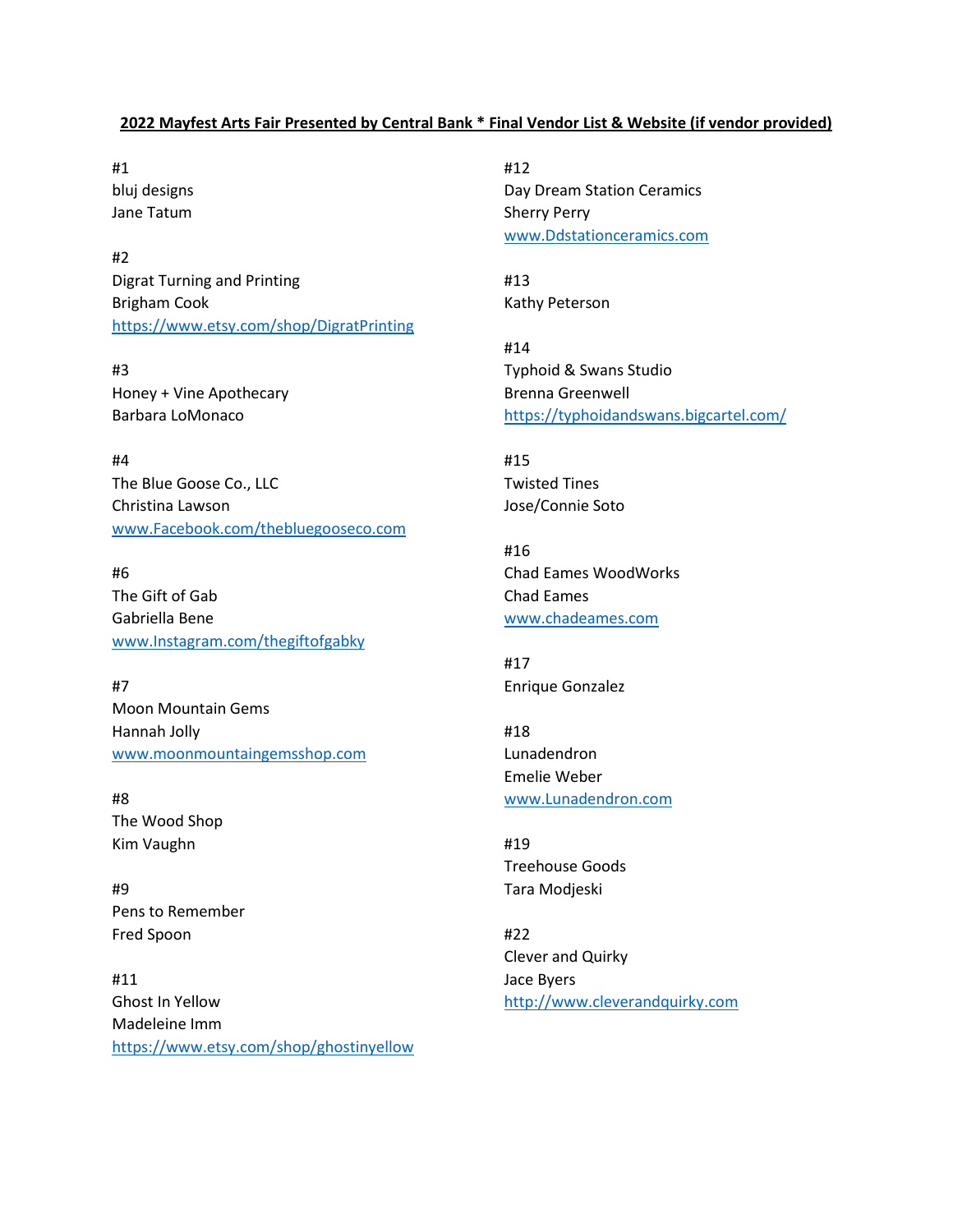#23 Flower Power Dyes Britta Vance [www.flowerpowerdyes.com](http://www.flowerpowerdyes.com/) 

#24 Bec's Art Shoppe Bec Lee <https://www.etsy.com/shop/BecsArtShoppe>

#25 Jared Hamilton Visuals Jared Hamilton [www.jaredhamiltonvisuals.com](http://www.jaredhamiltonvisuals.com/) 

#26 NanCBeeCreations Nancy Buchholz [www.nancbeecreations.com](http://www.nancbeecreations.com/) 

#27 Hammered Cathy Tomlinson

#28 Aesha's African Baskets

#29 Luke Eldridge Creations

#30 Sugartown Studio Leticia Newton

#31 Nora Swanson Arts Nora Swanson [www.nswansonarts.com](http://www.nswansonarts.com/) 

#32 Atlas & Lily Stephanie Fan [www.instagram.com/atlas.lily/](http://www.instagram.com/atlas.lily/) 

#34 Matchstick Goods Dan Fowler [www.matchstickgoods.com](http://www.matchstickgoods.com/) 

#35 Us Soap and Body Jason Childers [www.ussoapandbody.com](http://www.ussoapandbody.com/) 

#37 Cherri's Puzzles Cherri Thompson

#40 Susan Black Photos Susan Black [www.susanblackphotography.zenfolio.com](http://www.susanblackphotography.zenfolio.com/) 

#41 Redesigned by Jenni Jennifer White-Schumann [www.redesignedbyjenni.com](http://www.redesignedbyjenni.com/) 

#42 All Tied Up Boutique Debbie Van Gorp [www.alltiedupboutique.com](http://www.alltiedupboutique.com/) 

#45 Trish's Dishes and More Trish Caudill [www.trishsdishesandmore.com](http://www.trishsdishesandmore.com/) 

#48 The Tansy Turtle Isaiah Prater

#51 Early Bird Crafting Kelcey Early [Www.Facebook.com/EarlyBirdCrafting](http://www.facebook.com/EarlyBirdCrafting)